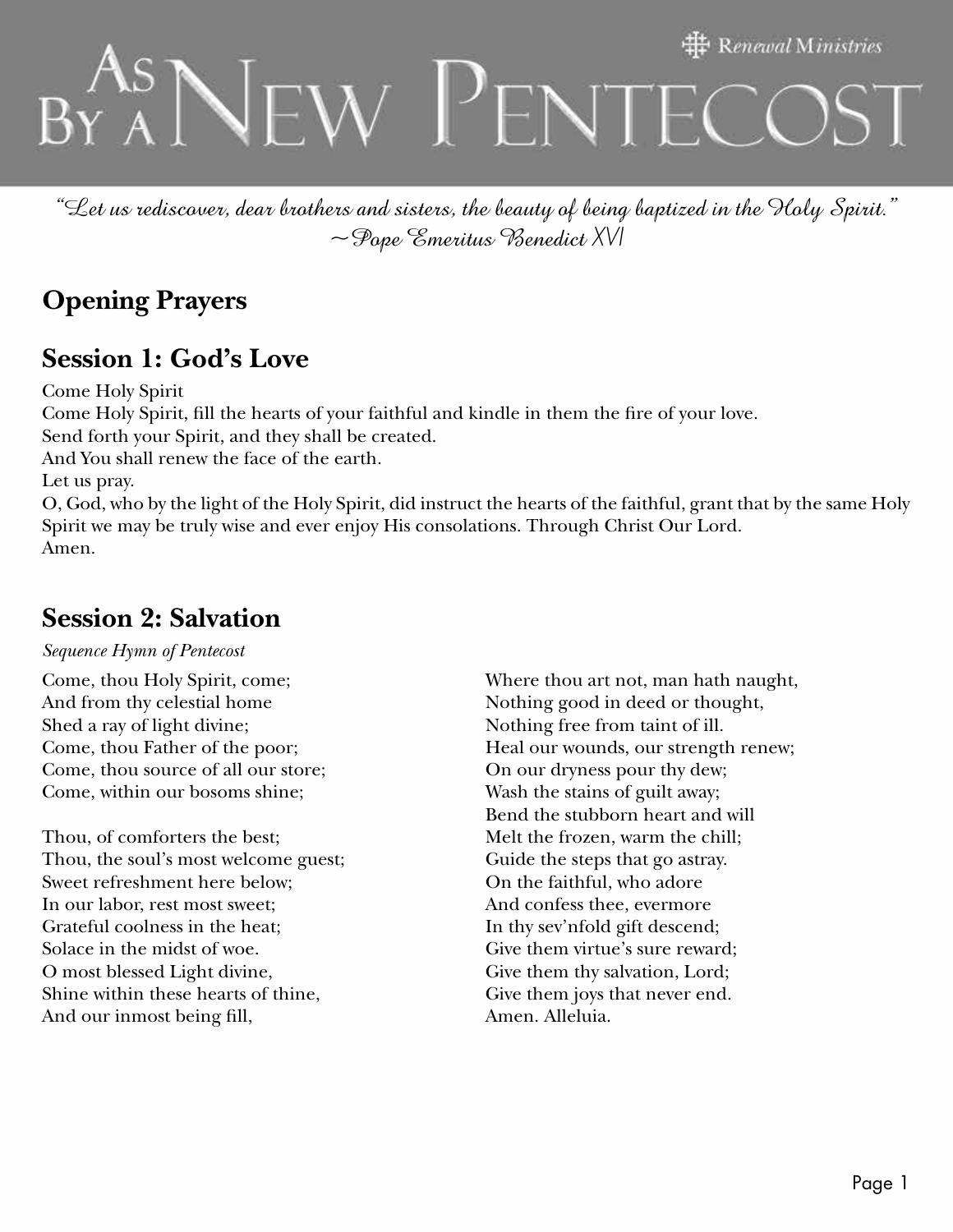## **Session 3: The New Life**

Veni Creator Spiritus Come, O Creator Spirit blest! And in our souls take up Thy rest; Come, with Thy grace and heav'nly aid, To fill the hearts which Thou hast made.

Great Paraclete! to Thee we cry; O highest gift of God most high! O fount of life! O fire of love! And sweet anointing from above!

Thou dost appear in sev'nfold dow'r The sign of God's almighty pow'r! The Father's promise, making rich With saving truth our earthly speech.

Kindle our senses from above, And make our hearts o'erflow with love; With patience firm and virtue high, The weakness of our flesh supply.

# **Session 4: Receiving God's Gifts**

*Chaplet Prayer of Blessed Elena Guerra* Father, in the Name of Jesus, send forth your Spirit and renew the world. (pray seven times) O Mary, who by the work of the Holy Spirit, conceived the Savior, pray for us.

## **Session 5: Prayer for the Baptism in the Spirit**

#### *Come Holy Ghost*

Come Holy Ghost, Creator Blest, And in our hearts take up Thy rest; Come with Thy grace and heav'nly aid To fill the hearts which Thou hast made, To fill the hearts which Thou hast made. O Comforter to Thee we cry, Thou heav'nly Gift of God most high; Thou fount of life and fire of love, And sweet anointing from above, And sweet anointing from above. Praise be to Thee Father and Son, And Holy Spirit Three in one; And may the Son on us bestow The gifts that from the Spirit flow, The gifts that from the Spirit flow.

Far from us drive the foe we dread, And grant us Thy true peace instead; So shall we not, with Thee for guide. Turn from the path of life aside.

O may Thy grace on us bestow The Father and the Son to know, And Thee, through endless times confessed, Of Both th' eternal Spirit blest.

All glory, while the ages run, Be to the Father and the Son Who rose from death: the same to Thee, O Holy Ghost, eternally. Amen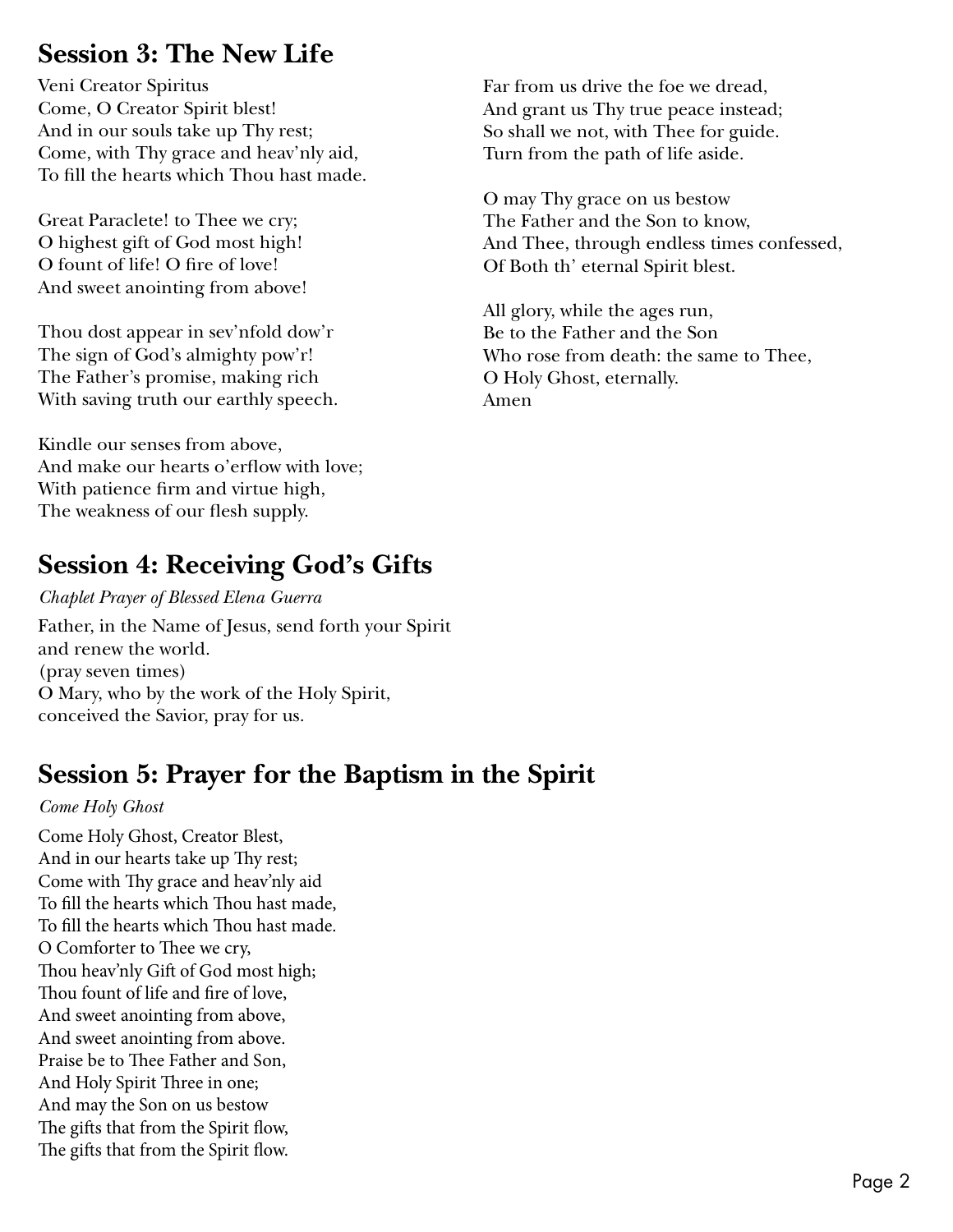#### **Renewal of Baptismal Promises**

*Leader:* Do you reject Satan? *All:* I do.

*Leader:* And all his works? *All:* I do.

*Leader:* And all his empty promises? *All:* I do.

*Leader:* Do you believe in God, the Father Almighty, Creator of heaven and earth? *All:* I do.

*Leader:* Do you believe in Jesus Christ, his only Son, our Lord, who was born of the Virgin Mary, was crucified, died, and was buried, rose from the dead, and is now seated at the right hand of the Father? *All:* I do.

*Leader:* Do you believe in the Holy Spirit, the holy Catholic Church, the communion of saints, the forgiveness of sins, the resurrection of the body, and life everlasting? *All:* I do.

#### **Prayer**

Lord Jesus, I believe in you as the Son of God, the Messiah, the only Savior sent by God to redeem the world. I believe that you died on the cross for our salvation and rose again from the dead in glory. Lord Jesus, I repent of all my sins. I turn away from sin and turn toward you and your plan for my life. With your help, I intend to break with sin and to avoid all that leads me to sin. I ask you, Lord Jesus, to truly be my Lord and Master, to occupy the center place in my life. I want to live for you from now on and I trust you to help me do that.

Lord Jesus, I ask you to baptize me in the Holy Spirit and give me the gift of tongues and any other charismatic gifts you desire. Amen.

## **Session 6: Growth**

*Prayer to the Holy Spirit* By Cardinal Mercier

O Holy Spirit, beloved of my soul, I adore You. Enlighten me, guide me, strengthen me, console me. Tell me what I should do; give me Your orders. I promise to submit myself to all that You desire of me and to accept all that You permit to happen to me. Let me only know Your Will. Amen.